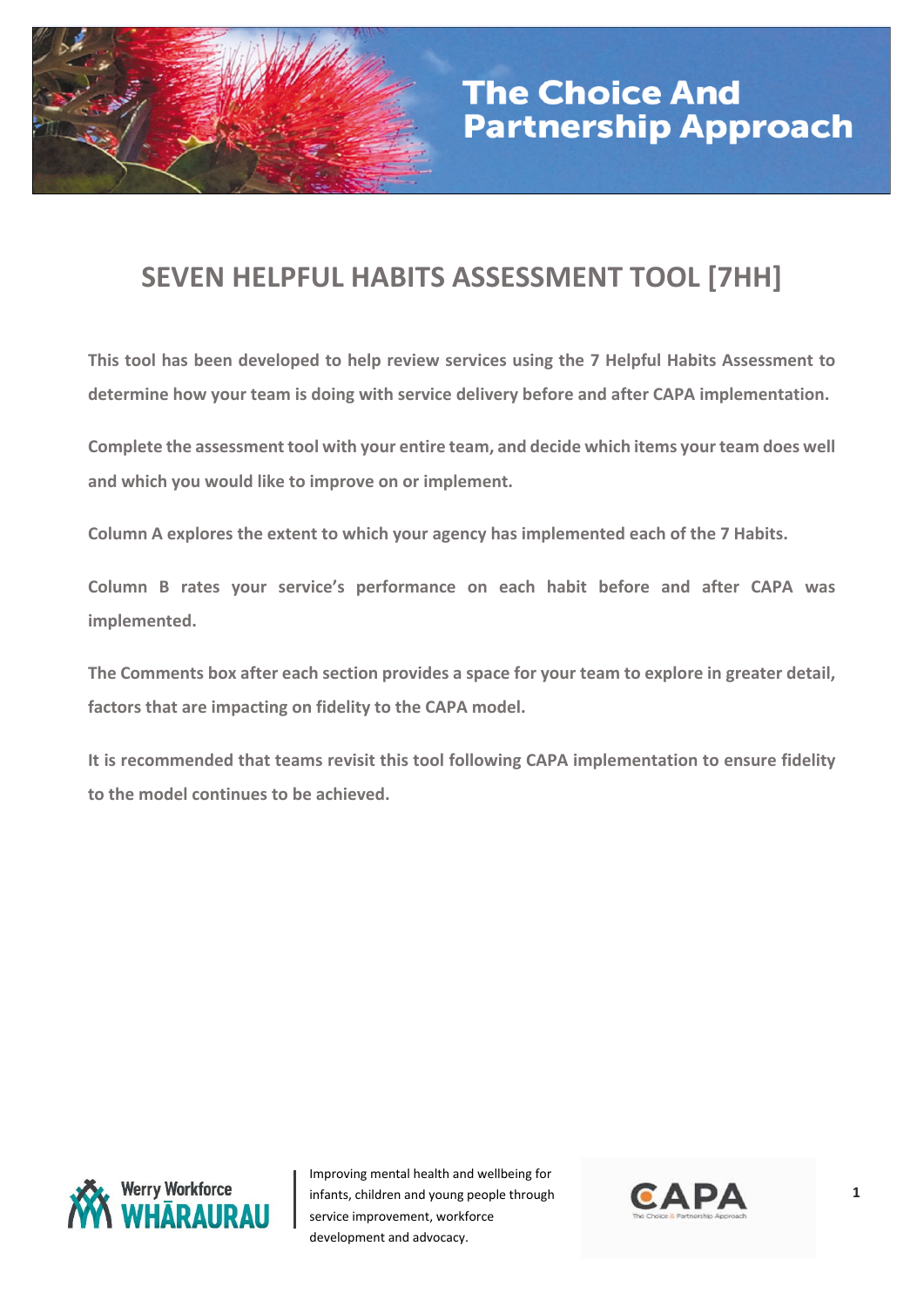



Improving mental health and wellbeing for infants, children and young people through service improvement, workforce development and advocacy.

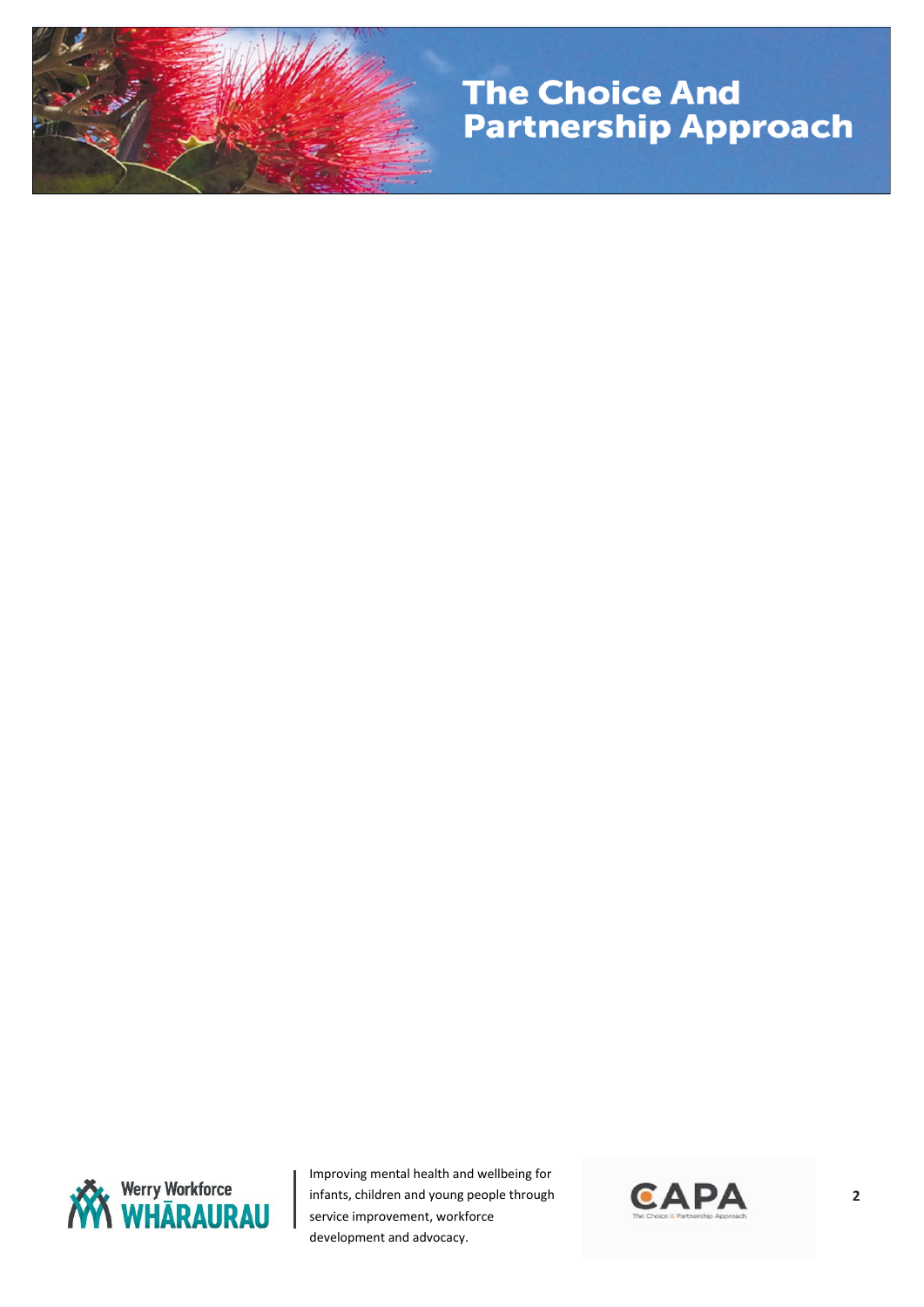

#### **HANDLE DEMAND**

| <b>ITEMS</b>   |                                                                                                                                                             |  | A: Has your agency implemented the<br>Habits? |              |            | <b>B: Agency Performance Rating</b><br>Scale: 1 to 5<br>1= Very Poor;<br>5= Very Good |                             |                      |  |
|----------------|-------------------------------------------------------------------------------------------------------------------------------------------------------------|--|-----------------------------------------------|--------------|------------|---------------------------------------------------------------------------------------|-----------------------------|----------------------|--|
|                |                                                                                                                                                             |  | <b>SOMETIMES</b>                              | <b>OFTEN</b> | <b>YES</b> | <b>BEFORE</b><br><b>CAPA</b>                                                          | <b>AFTER</b><br><b>CAPA</b> | DON'T<br><b>KNOW</b> |  |
| $\mathbf{1}$   | <b>ELIGIBILTY CRITERIA</b><br>Our team has a defined set of criteria stating<br>eligibility for the service.                                                |  |                                               |              |            |                                                                                       |                             |                      |  |
| $\overline{2}$ | <b>DIVERSION CRITERIA</b><br>Our team has agreements with other<br>agencies regarding infants, children and<br>young people not eligible for ICAMHS.        |  |                                               |              |            |                                                                                       |                             |                      |  |
| 3              | <b>2 LEVELS OF PRIORITY</b><br>Referrals are either treated as routine or<br>priority and have a published set of criteria<br>that define-priority.         |  |                                               |              |            |                                                                                       |                             |                      |  |
| 4              | <b>SLA</b><br>Our team has a Service Level Agreement for<br>activity targets with senior management or<br>Funders and Planners.                             |  |                                               |              |            |                                                                                       |                             |                      |  |
| 5              | <b>STRATEGY</b><br>Our service has an agreed and published<br>strategy for ICAMHS developments and<br>priorities over the next $2 - 5$ years.               |  |                                               |              |            |                                                                                       |                             |                      |  |
| 6              | <b>FULL BOOKING</b><br>Our team gives families the opportunity to<br>book into a first appointment on receipt of<br>an agreed referral.                     |  |                                               |              |            |                                                                                       |                             |                      |  |
| $\overline{7}$ | <b>SCREEN REFERRALS DAILY</b><br>Our team makes direct clinical reviews of<br>referrals to determine appropriateness and<br>priority.                       |  |                                               |              |            |                                                                                       |                             |                      |  |
| 8              | <b>FLEX CAPACITY</b><br>Our team alters the number of first<br>appointments and intervention<br>appointments in line with yearly variation in<br>referrals. |  |                                               |              |            |                                                                                       |                             |                      |  |



Improving mental health and wellbeing for infants, children and young people through service improvement, workforce development and advocacy.

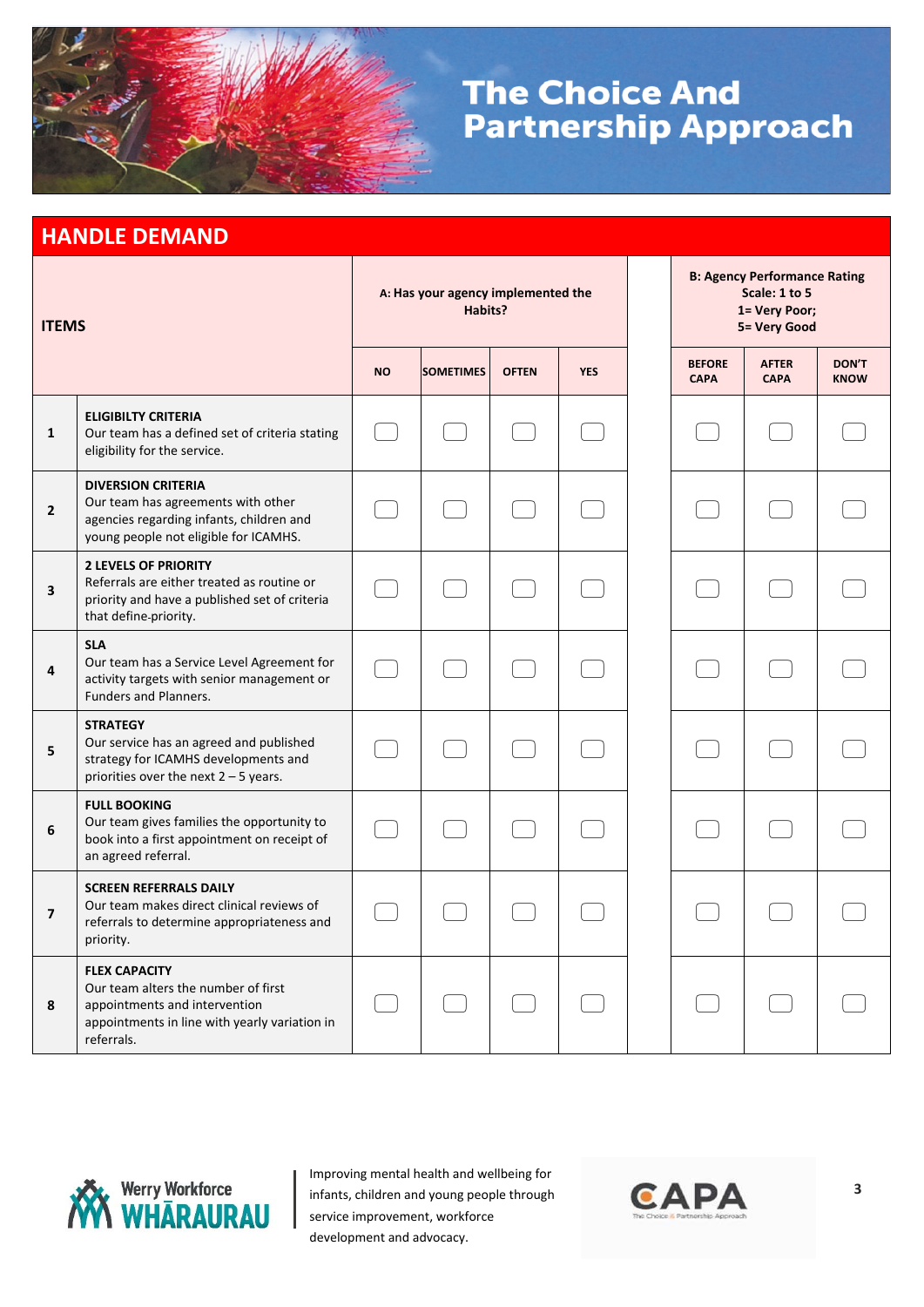

#### **HANDLE DEMAND COMMENTS**



Improving mental health and wellbeing for infants, children and young people through service improvement, workforce development and advocacy.

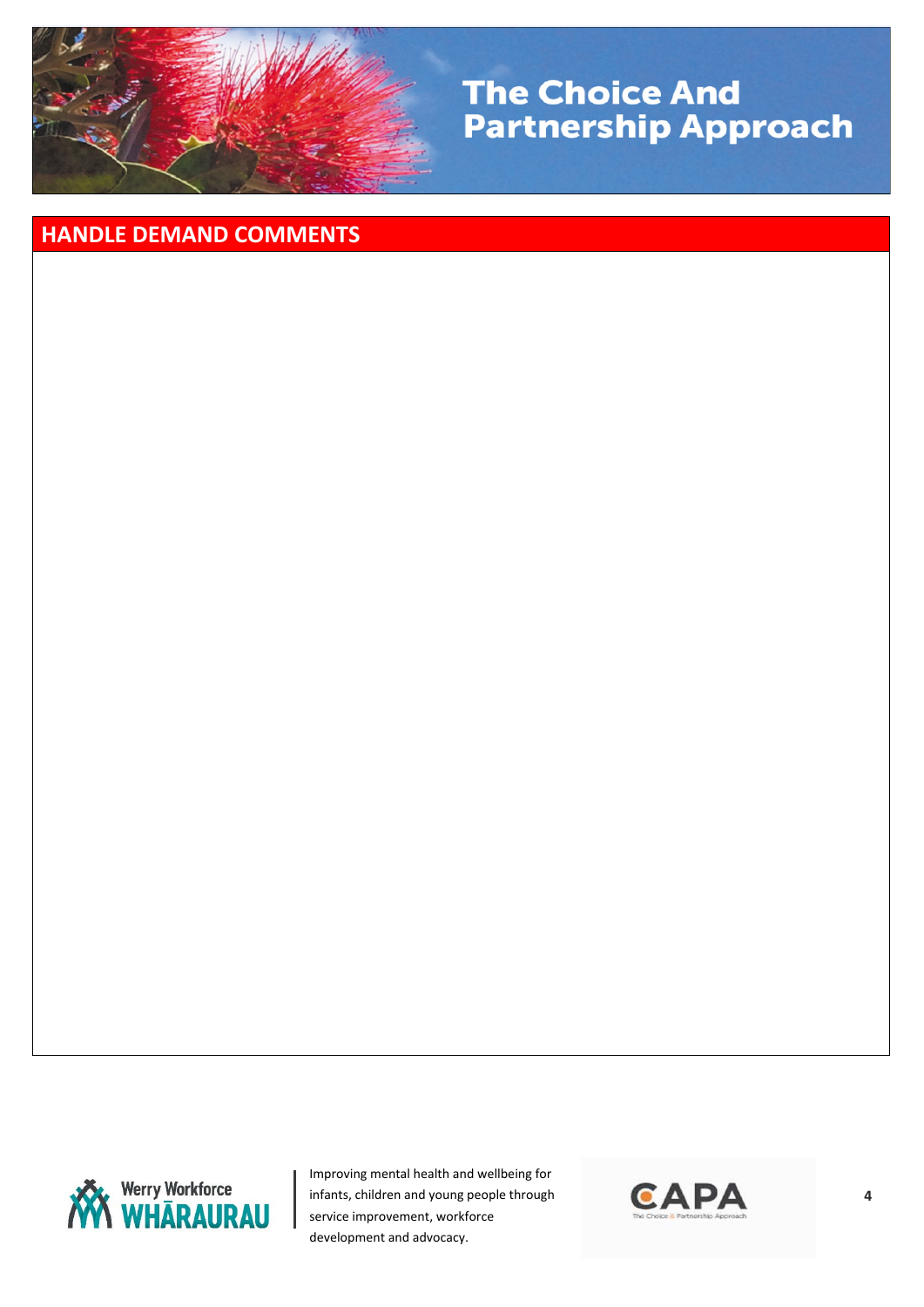| <b>EXTEND CAPACITY</b> |                                                                                                                                                                 |           |                                               |              |                                                                                                     |  |                              |                             |                             |  |  |  |
|------------------------|-----------------------------------------------------------------------------------------------------------------------------------------------------------------|-----------|-----------------------------------------------|--------------|-----------------------------------------------------------------------------------------------------|--|------------------------------|-----------------------------|-----------------------------|--|--|--|
| <b>ITEMS</b>           |                                                                                                                                                                 |           | A: Has your agency implemented the<br>Habits? |              | <b>B: Agency Performance</b><br><b>Rating Scale: 1 to 5</b><br>1= Very Poor;<br><b>5= Very Good</b> |  |                              |                             |                             |  |  |  |
|                        |                                                                                                                                                                 | <b>NO</b> | <b>SOMETIMES</b>                              | <b>OFTEN</b> | <b>YES</b>                                                                                          |  | <b>BEFORE</b><br><b>CAPA</b> | <b>AFTER</b><br><b>CAPA</b> | <b>DON'T</b><br><b>KNOW</b> |  |  |  |
| 9                      | <b>KNOW CAPACITY</b><br>We have calculated the team's capacity in<br>terms of assessments and interventions<br>that can be provided.                            |           |                                               |              |                                                                                                     |  |                              |                             |                             |  |  |  |
| 10                     | <b>FOLLOW-UP FOCUS</b><br>We have a clear system in the team to<br>focus on appropriate and relevant follow-<br>up: "follow-up with a purpose".                 |           |                                               |              |                                                                                                     |  |                              |                             |                             |  |  |  |
| 11                     | <b>USE MEETING EFFECTIVELY</b><br>Our team ensures the right people are at<br>the right meetings and there is a clear<br>focus for each meeting.                |           |                                               |              |                                                                                                     |  |                              |                             |                             |  |  |  |
| 12                     | <b>EXTEND CLINICAL ROLES</b><br>Our team is widening each clinician's skill<br>base e.g. non medics doing ADHD and risk<br>assessments.                         |           |                                               |              |                                                                                                     |  |                              |                             |                             |  |  |  |
| 13                     | <b>ACTIVITY STANDARDS</b><br>We have team and individual agreements<br>for the expected number of Choice,<br>Partnership and follow-up appointments.            |           |                                               |              |                                                                                                     |  |                              |                             |                             |  |  |  |
| 14                     | <b>MONITOR ACTIVITY</b><br>Our team has an IT system that collects<br>activity, reports it to clinical managers and<br>is used in supervision and job planning. |           |                                               |              |                                                                                                     |  |                              |                             |                             |  |  |  |
| 15                     | <b>DEMAND &amp; CAPACITY RECRUITMENT</b><br>Our team recruits staff based on a demand<br>and capacity analysis including process<br>mapping and bottlenecks.    |           |                                               |              |                                                                                                     |  |                              |                             |                             |  |  |  |



Improving mental health and wellbeing for infants, children and young people through service improvement, workforce development and advocacy.

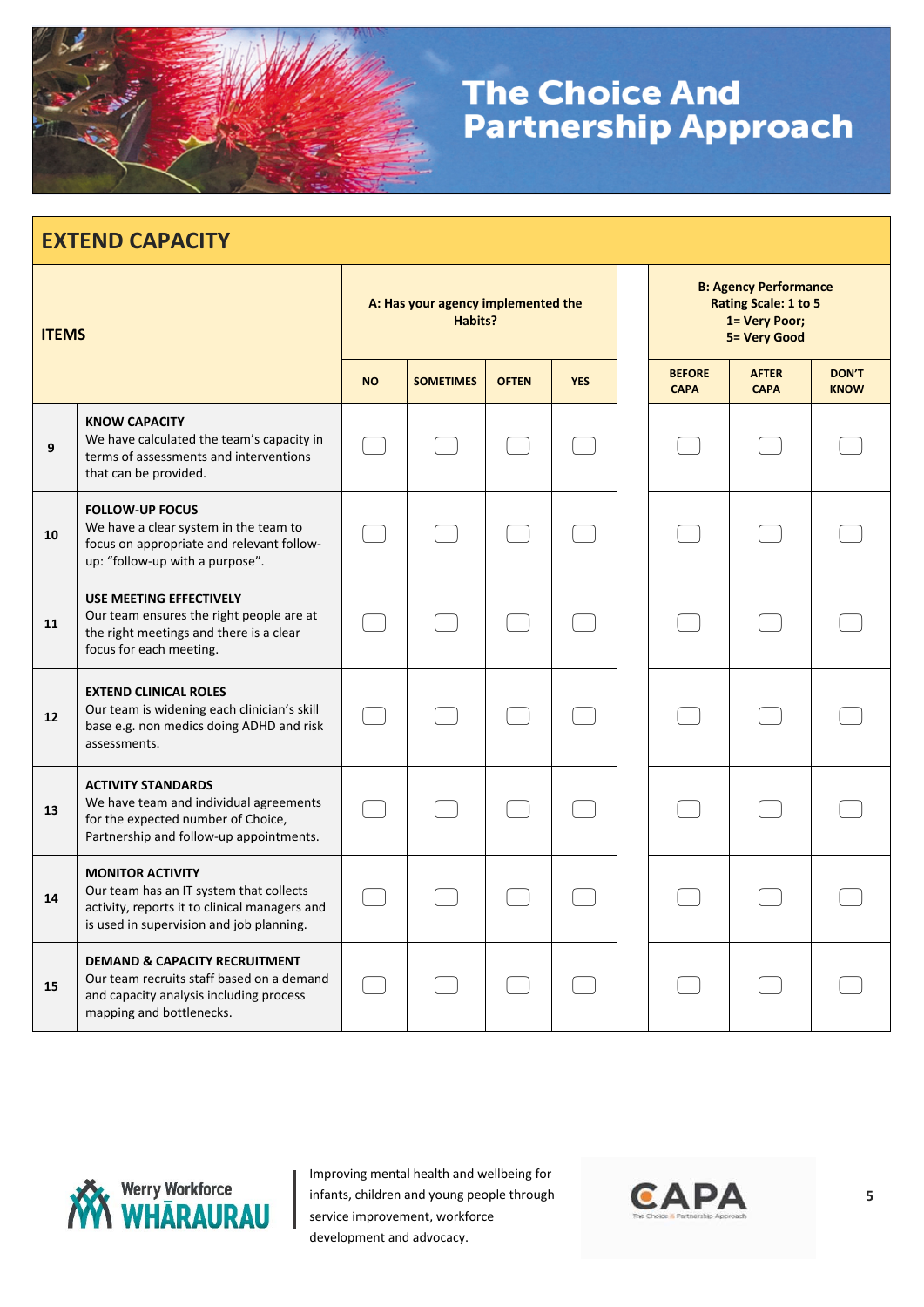

#### **EXTEND CAPACITY COMMENTS**



Improving mental health and wellbeing for infants, children and young people through service improvement, workforce development and advocacy.

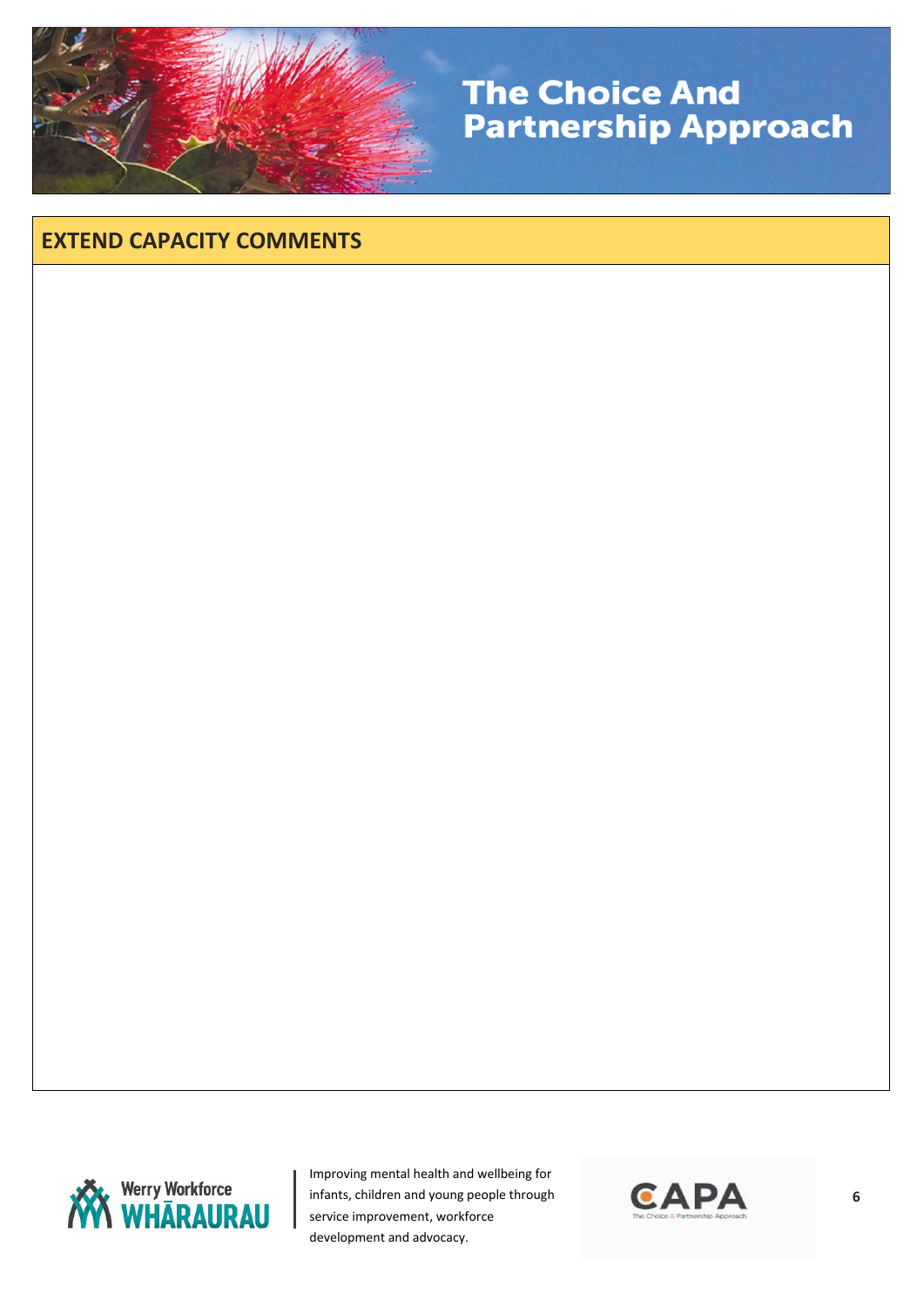

| LET GO OF FAMILIES |                                                                                                                                                  |                    |                                            |  |              |                                                                                       |  |                              |                             |                             |  |  |
|--------------------|--------------------------------------------------------------------------------------------------------------------------------------------------|--------------------|--------------------------------------------|--|--------------|---------------------------------------------------------------------------------------|--|------------------------------|-----------------------------|-----------------------------|--|--|
| <b>ITEMS</b>       |                                                                                                                                                  |                    | A: Has your agency implemented the Habits? |  |              | <b>B: Agency Performance</b><br>Rating Scale: 1 to 5<br>1= Very Poor;<br>5= Very Good |  |                              |                             |                             |  |  |
|                    |                                                                                                                                                  |                    |                                            |  | <b>OFTEN</b> | <b>YES</b>                                                                            |  | <b>BEFORE</b><br><b>CAPA</b> | <b>AFTER</b><br><b>CAPA</b> | <b>DON'T</b><br><b>KNOW</b> |  |  |
| 16                 | <b>CLOSING CASE VARIATION</b><br>We have a process that<br>reviews appropriateness<br>and effectiveness of                                       | <b>Monthly</b>     |                                            |  |              |                                                                                       |  |                              |                             |                             |  |  |
|                    |                                                                                                                                                  | <b>Six Monthly</b> |                                            |  |              |                                                                                       |  |                              |                             |                             |  |  |
|                    | ongoing work.                                                                                                                                    | Annual             |                                            |  |              |                                                                                       |  |                              |                             |                             |  |  |
| 17                 | <b>CARE PLANS</b><br>Our team has clear care plans that include<br>defined intervention goals (agreed with<br>family/whanau) and outcomes.       |                    |                                            |  |              |                                                                                       |  |                              |                             |                             |  |  |
| 18                 | <b>PLAN FOR LONG TERM CONCERNS</b><br>For long-term concerns our team has a<br>systematic and agreed multi-agency approach<br>to care e.g. ADHD. |                    |                                            |  |              |                                                                                       |  |                              |                             |                             |  |  |



Improving mental health and wellbeing for infants, children and young people through service improvement, workforce development and advocacy.

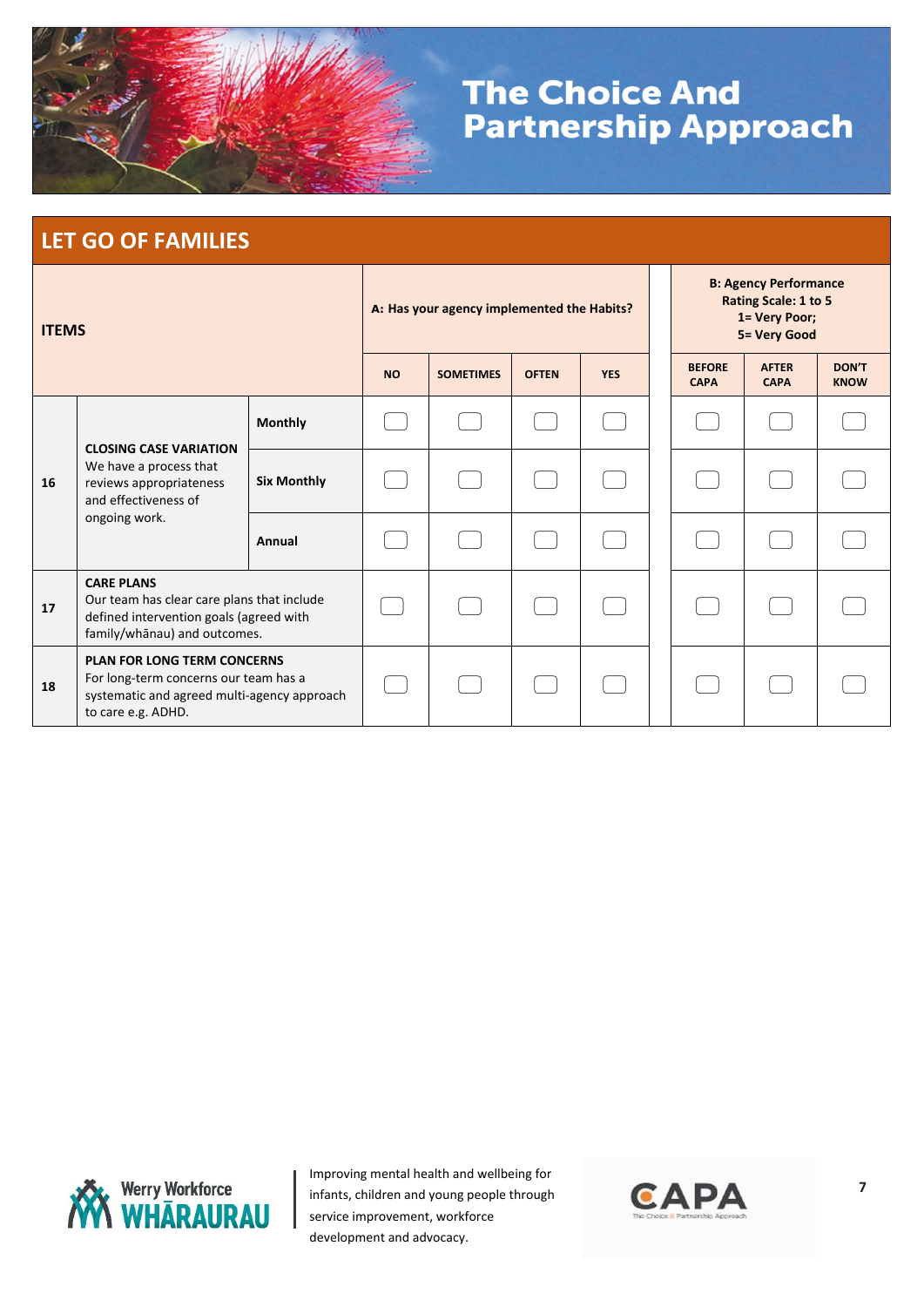

#### **LET GO OF FAMILIES COMMENTS**



Improving mental health and wellbeing for infants, children and young people through service improvement, workforce development and advocacy.

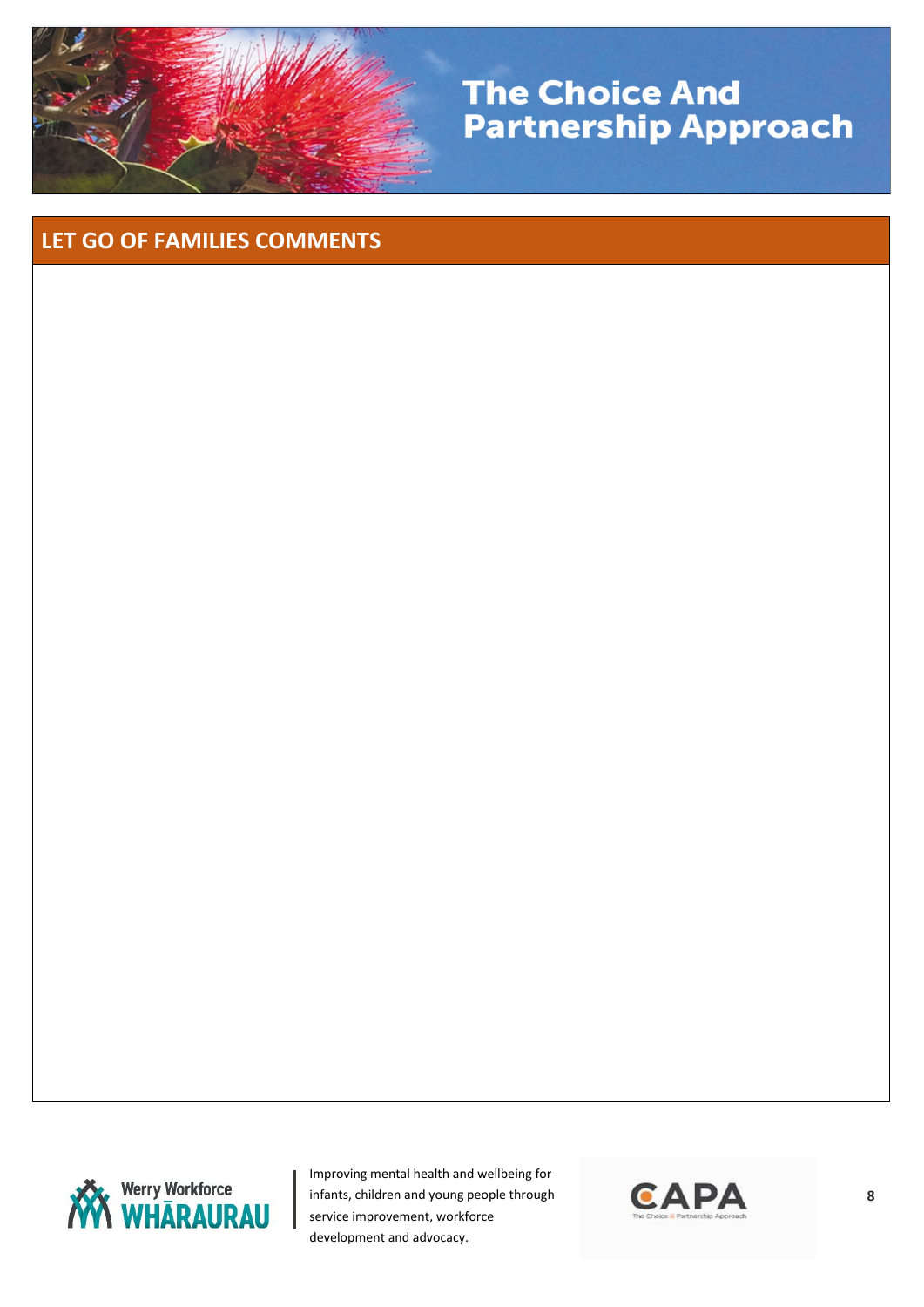

| <b>PROCESS MAP &amp; REDESIGN</b> |                                                                                                                                                                                         |           |                                               |              |                                                                                       |  |                              |                             |                             |  |  |
|-----------------------------------|-----------------------------------------------------------------------------------------------------------------------------------------------------------------------------------------|-----------|-----------------------------------------------|--------------|---------------------------------------------------------------------------------------|--|------------------------------|-----------------------------|-----------------------------|--|--|
| <b>ITEMS</b>                      |                                                                                                                                                                                         |           | A: Has your agency implemented the<br>Habits? |              | <b>B: Agency Performance</b><br>Rating Scale: 1 to 5<br>1= Very Poor;<br>5= Very Good |  |                              |                             |                             |  |  |
|                                   |                                                                                                                                                                                         | <b>NO</b> | <b>SOMETIMES</b>                              | <b>OFTEN</b> | <b>YES</b>                                                                            |  | <b>BEFORE</b><br><b>CAPA</b> | <b>AFTER</b><br><b>CAPA</b> | <b>DON'T</b><br><b>KNOW</b> |  |  |
| 19                                | <b>PROCESS MAP</b><br>Our team have mapped and understand the user<br>journey by identifying bottlenecks, multiple<br>handoffs etc.                                                     |           |                                               |              |                                                                                       |  |                              |                             |                             |  |  |
| 20                                | <b>ICAMHS COMMUNICATION</b><br>Our team communicates with other ICAMHS to<br>find out what works.                                                                                       |           |                                               |              |                                                                                       |  |                              |                             |                             |  |  |
| 21                                | <b>PROCESS FROM USER VIEWPOINT</b><br>Our team regularly discuss in the team the<br>process from the view point of the service user.                                                    |           |                                               |              |                                                                                       |  |                              |                             |                             |  |  |
| 22                                | <b>USERS IN PROCESS MAPPING</b><br>Our team consults with and receives feedback<br>from service users regarding the process map of<br>the service e.g. pin on to the waiting room wall. |           |                                               |              |                                                                                       |  |                              |                             |                             |  |  |



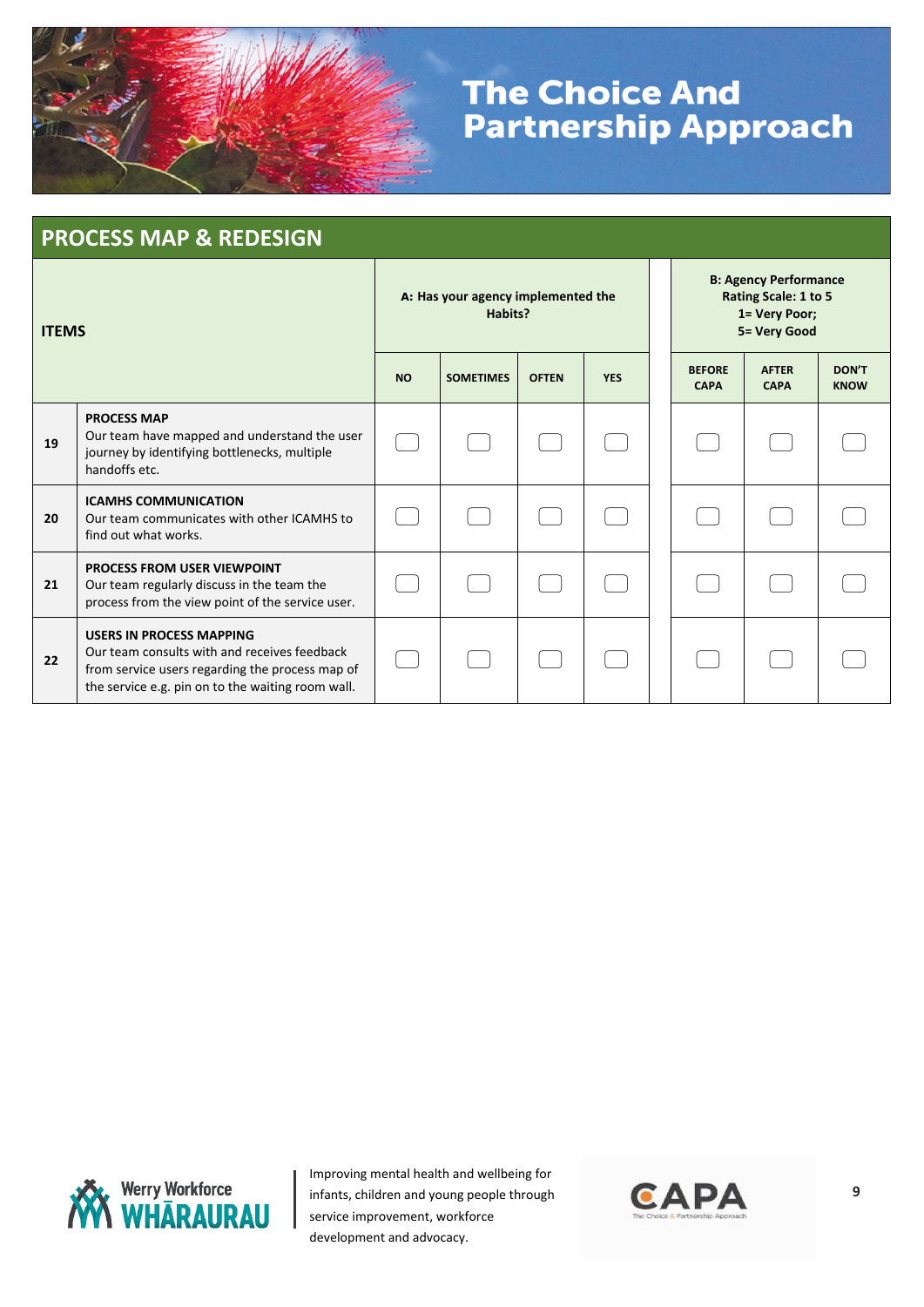

**PROCESS MAP & REDESIGN COMMENTS**



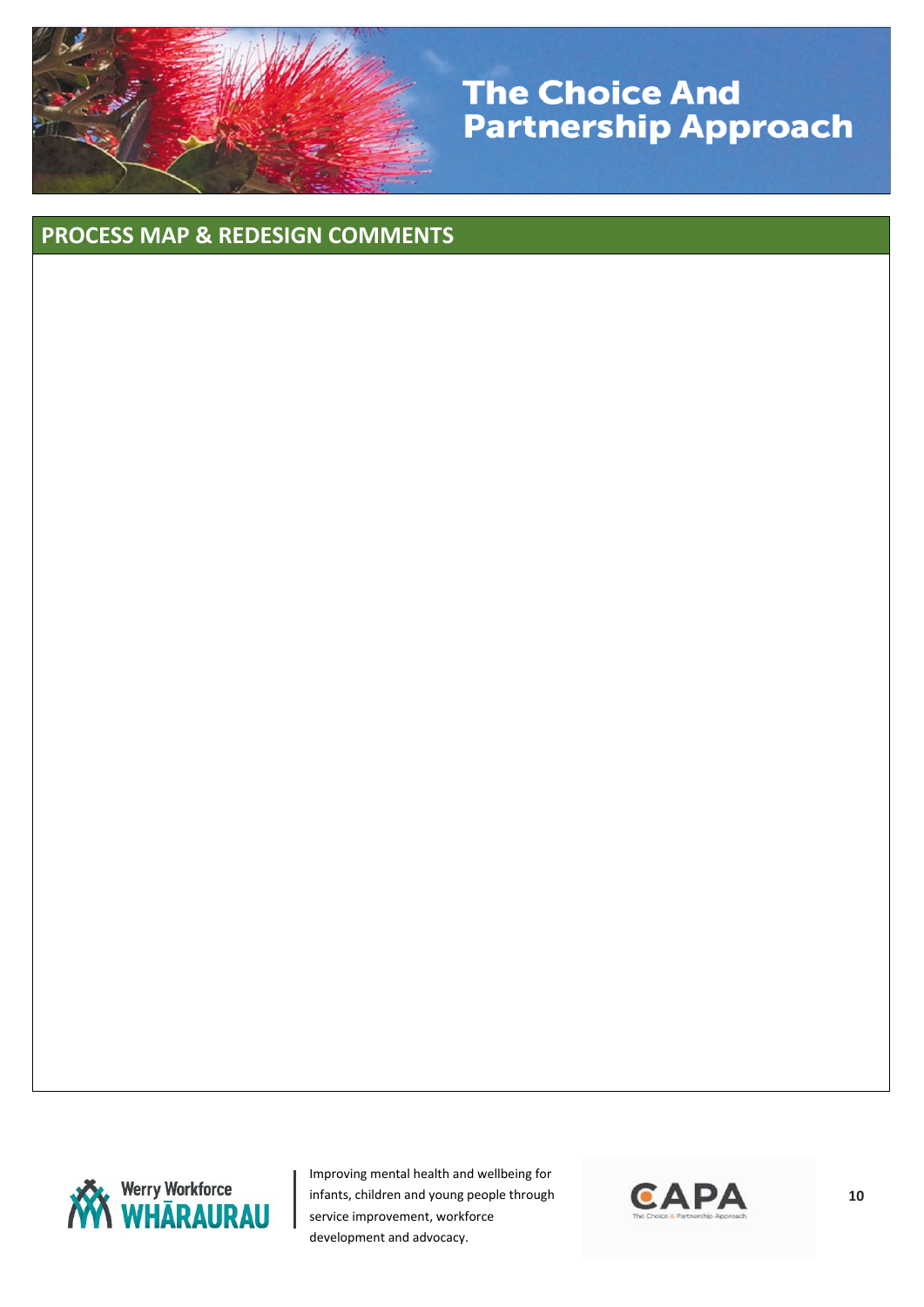#### **FLOW MANAGEMENT**

| <b>ITEMS</b> |                                                                                                                                |                                                                                         |           | A: Has your Agency implemented the<br>Habits? |              |            |                              | <b>B: Agency Performance</b><br>Rating Scale: 1 to 5:<br>1= Very Poor;<br>5= Very Good |                             |
|--------------|--------------------------------------------------------------------------------------------------------------------------------|-----------------------------------------------------------------------------------------|-----------|-----------------------------------------------|--------------|------------|------------------------------|----------------------------------------------------------------------------------------|-----------------------------|
|              |                                                                                                                                |                                                                                         | <b>NO</b> | <b>SOMETIMES</b>                              | <b>OFTEN</b> | <b>YES</b> | <b>BEFORE</b><br><b>CAPA</b> | <b>AFTER</b><br><b>CAPA</b>                                                            | <b>DON'T</b><br><b>KNOW</b> |
| 23           | <b>BOTTLENECK ANALYSIS</b><br>a plan arising from demand and capacity<br>analysis.                                             | Our team has identified bottlenecks and have                                            |           |                                               |              |            |                              |                                                                                        |                             |
| 24           | <b>SCREEN REFERRALS DAILY</b><br>Our team members reduce time in the<br>service user's journey by doing today's work<br>today. |                                                                                         |           |                                               |              |            |                              |                                                                                        |                             |
| 25           | <b>REDUCE NUMBER OF QUEUES</b><br>initially.                                                                                   | We reduce the number of queues by having<br>generic appointments that see and intervene |           |                                               |              |            |                              |                                                                                        |                             |
| 26           | <b>SEGMENTED ACTIVITY</b><br>Our team enhances clinical flow by having<br>similar needs (not by diagnosis).                    | programmes that deliver the same service for                                            |           |                                               |              |            |                              |                                                                                        |                             |
| 27           | <b>ADMINISTRATION TIME</b><br>Clinical work requires supported<br>administration time. Our team has                            | administration time built into the job plan.                                            |           |                                               |              |            |                              |                                                                                        |                             |
| 28           | <b>NO INTERNAL</b><br><b>WAITS</b>                                                                                             | Our team ensures full<br>booking to partnership<br>and internal<br>interventions.       |           |                                               |              |            |                              |                                                                                        |                             |
|              |                                                                                                                                | There are no waiting<br>lists for specific work.                                        |           |                                               |              |            |                              |                                                                                        |                             |
| 29           | <b>SOMETHING TO DO</b><br>whilst waiting for the next step; books,<br>handouts, community resources.                           | We give families/whanau something to do                                                 |           |                                               |              |            |                              |                                                                                        |                             |



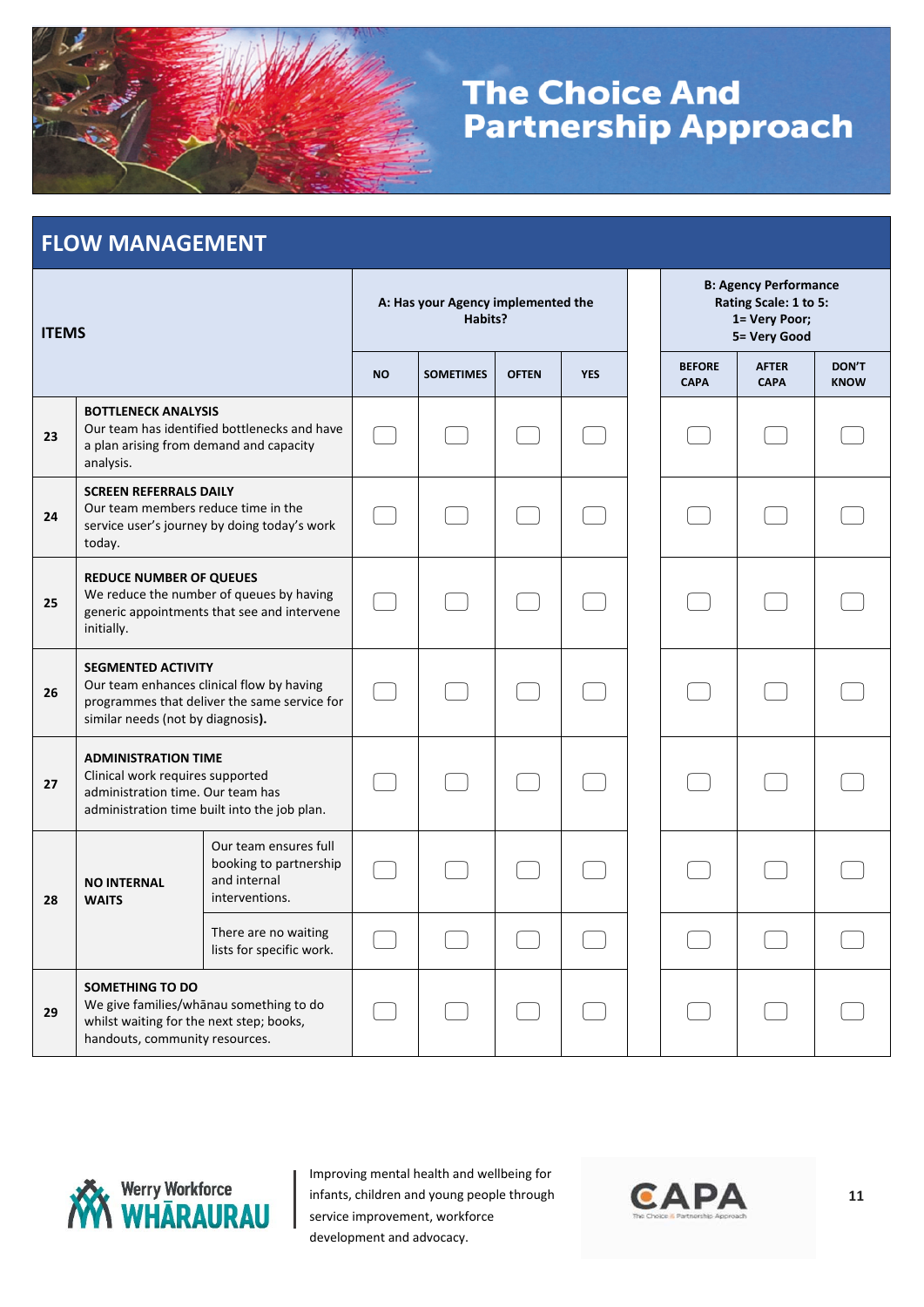

#### **FLOW MANAGEMENT COMMENTS**



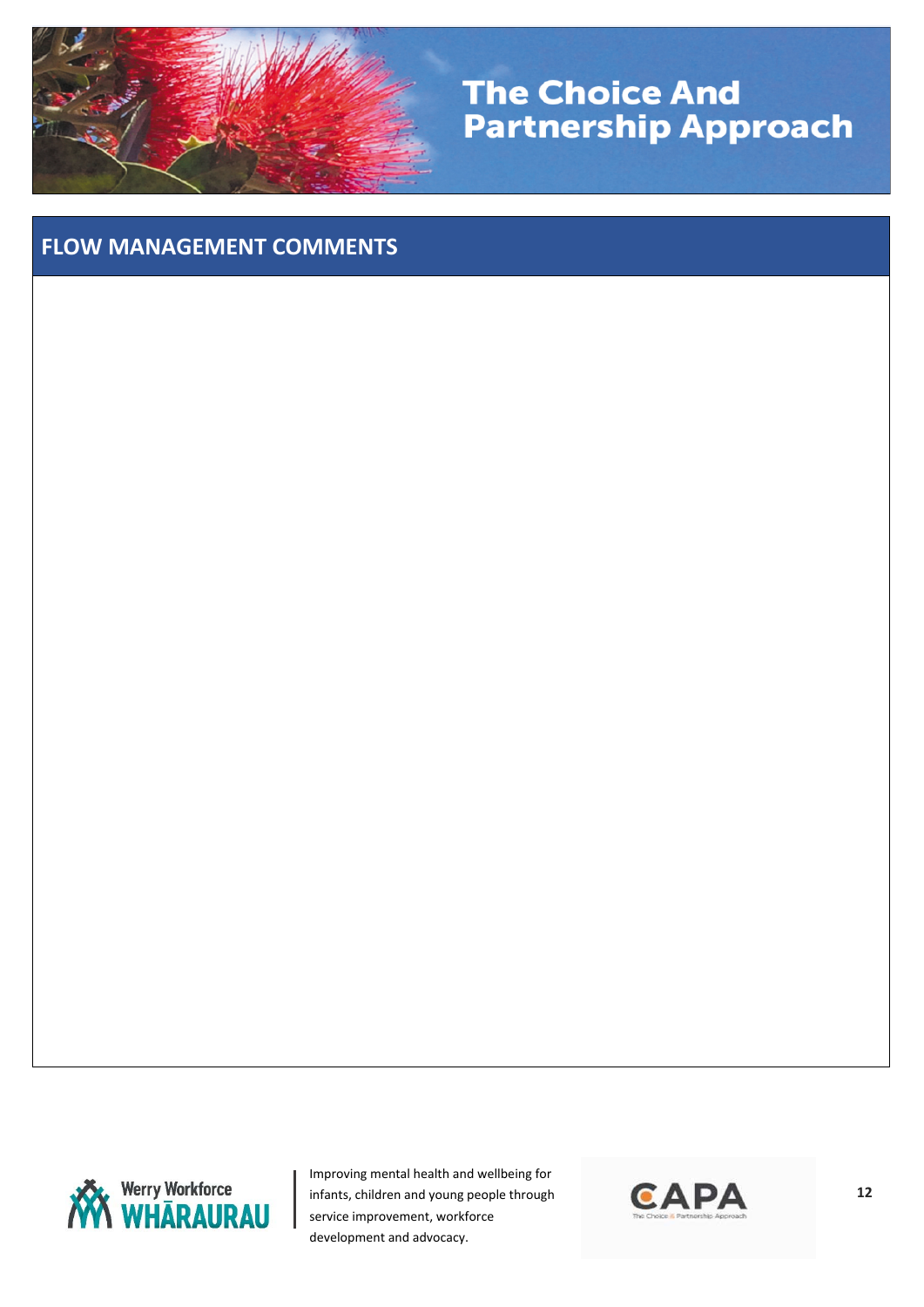

|              | <b>USE CARE BUNDLES</b>                         |           |                                            |              |            |  |                                                                                       |                             |                      |  |  |  |  |
|--------------|-------------------------------------------------|-----------|--------------------------------------------|--------------|------------|--|---------------------------------------------------------------------------------------|-----------------------------|----------------------|--|--|--|--|
| <b>ITEMS</b> |                                                 |           | A: Has your Agency implemented the Habits? |              |            |  | <b>B: Agency Performance</b><br>Rating Scale: 1 to 5<br>1= Very Poor;<br>5= Very Good |                             |                      |  |  |  |  |
|              |                                                 | <b>NO</b> | <b>SOMETIMES</b>                           | <b>OFTEN</b> | <b>YES</b> |  | <b>BEFORE</b><br><b>CAPA</b>                                                          | <b>AFTER</b><br><b>CAPA</b> | DON'T<br><b>KNOW</b> |  |  |  |  |
| 30           | We know current best practice guidelines.       |           |                                            |              |            |  |                                                                                       |                             |                      |  |  |  |  |
| 31           | We have local agreements of Care Bundles.       |           |                                            |              |            |  |                                                                                       |                             |                      |  |  |  |  |
| 32           | We implement and monitor Care Bundles<br>usage. |           |                                            |              |            |  |                                                                                       |                             |                      |  |  |  |  |



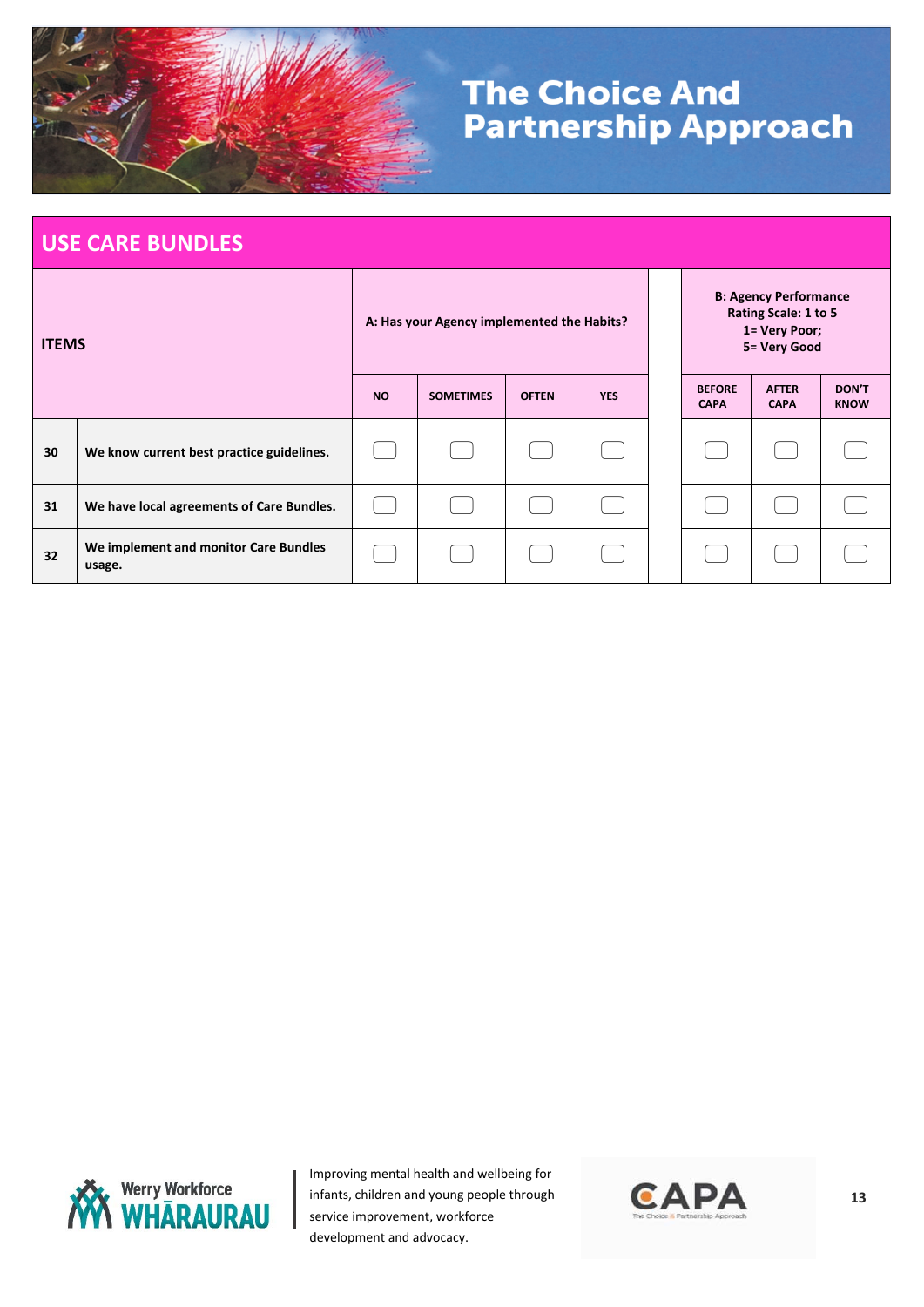

#### **USE CARE BUNDLES COMMENTS**



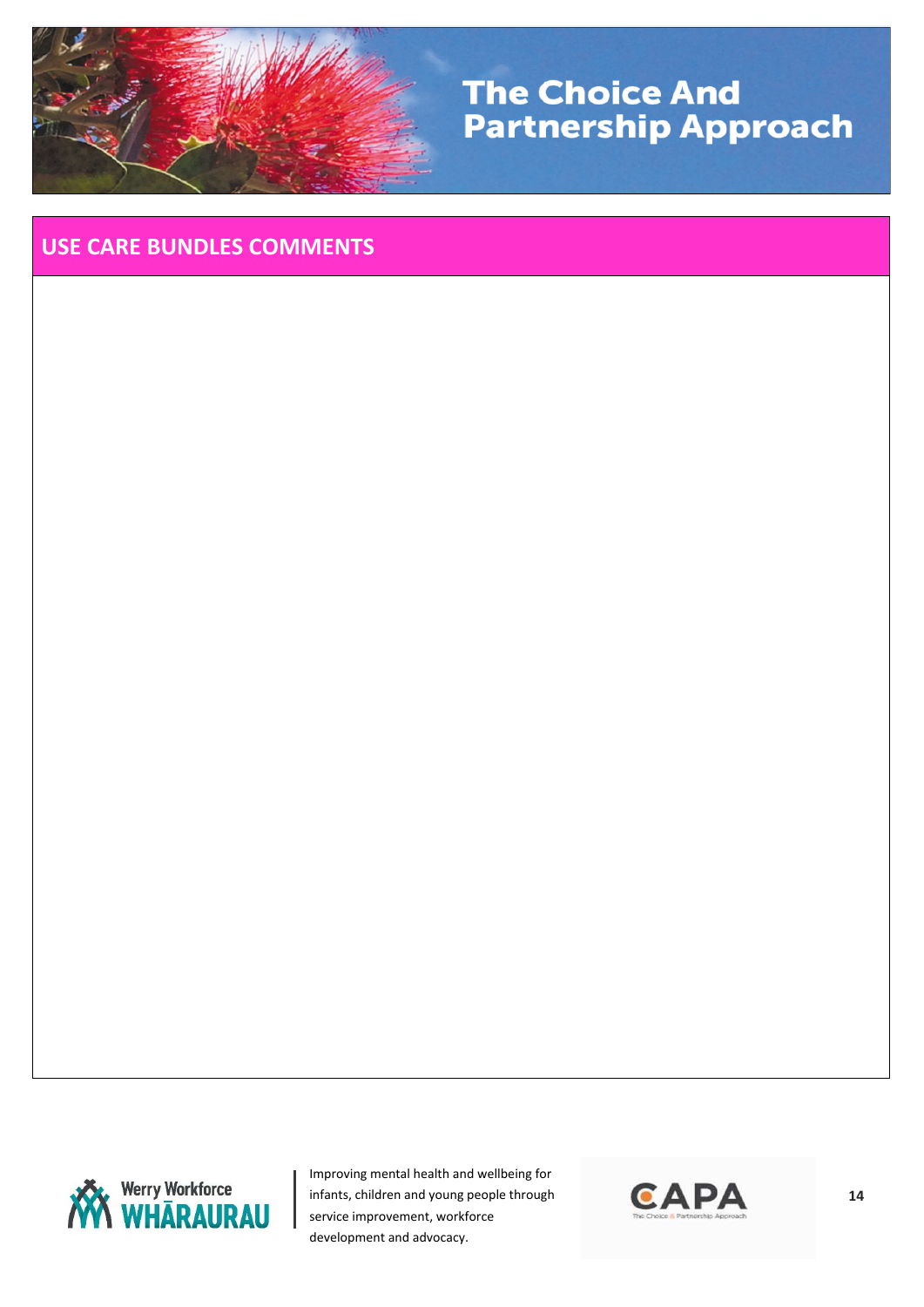| <b>ITEMS</b> |                                                                                                                                                                 |                                                                                                               | A: Has your Agency implemented the Habits? |                  |              | <b>B: Agency Performance</b><br>Rating Scale: 1 to 5<br>1= Very Poor;<br>5= Very Good |                                                             |  |                      |
|--------------|-----------------------------------------------------------------------------------------------------------------------------------------------------------------|---------------------------------------------------------------------------------------------------------------|--------------------------------------------|------------------|--------------|---------------------------------------------------------------------------------------|-------------------------------------------------------------|--|----------------------|
|              |                                                                                                                                                                 |                                                                                                               | <b>NO</b>                                  | <b>SOMETIMES</b> | <b>OFTEN</b> | <b>YES</b>                                                                            | <b>AFTER</b><br><b>BEFORE</b><br><b>CAPA</b><br><b>CAPA</b> |  | DON'T<br><b>KNOW</b> |
| 33           | <b>TEAM AWAY DAYS</b>                                                                                                                                           | Our team have days<br>that are facilitative of<br>staff, include team<br>building and service<br>development. |                                            |                  |              |                                                                                       |                                                             |  |                      |
|              |                                                                                                                                                                 | Our team away days<br>are off site and<br>informal.                                                           |                                            |                  |              |                                                                                       |                                                             |  |                      |
| 34           | <b>VALUE STAFF</b><br>and policy changes.                                                                                                                       | Our team is consulted and involved in service                                                                 |                                            |                  |              |                                                                                       |                                                             |  |                      |
| 35           | <b>JOB PLANS &amp; APPRAISALS</b><br>We have clear job plans for members of staff<br>including activity and attendance.                                         |                                                                                                               |                                            |                  |              |                                                                                       |                                                             |  |                      |
| 36           | <b>ENCOURAGE TEAM RELATIONSHIPS</b><br>Our team culture and environment facilitates<br>positive personal relationships in the team<br>e.g. have lunch together. |                                                                                                               |                                            |                  |              |                                                                                       |                                                             |  |                      |



**LOOK AFTER STAFF**